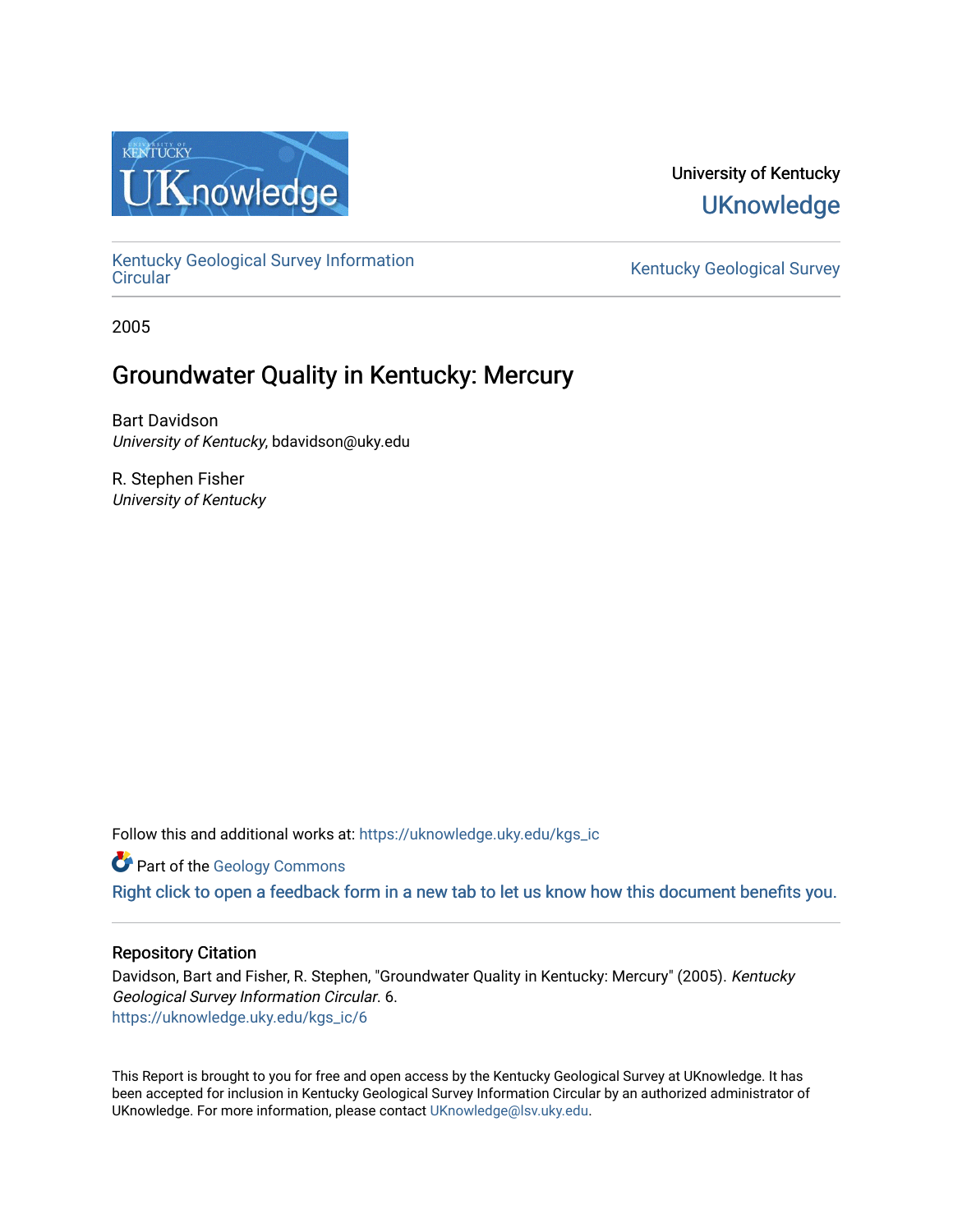# **Groundwater Quality in Kentucky: Mercury**

Bart Davidson and R. Stephen Fisher Kentucky Geological Survey

### **Introduction**

Mercury is a naturally occurring metal that occurs in trace amounts in water, soils, and rocks. Elemental mercury is a liquid that occurs in some ore deposits; it may also be concentrated around hot springs. Currently, about 50 percent of mercury use is for electrical products such as dry-cell batteries, fluorescent lights, switches, and other control equipment. Mercury is also used in the electrolytic preparation of chlorine gas and caustic soda, and in paint manufacture and pesticide production (U.S. Environmental Protection Agency, 2002). In the past, significant amounts of mercury were used in thermometers and pressure gauges.

Mercury is sufficiently volatile that it is released to the atmosphere through natural degassing of the earth's crust. Other sources of mercury are combustion of fossil fuels, sewage discharge, metal-refining operations, cement manufacture, municipal landfills, and chemical industries (U.S. Environmental Protection Agency, 2002). Coal-fired power plants are the largest man-made source of atmospheric mercury emissions in the United States; other significant sources are industrial boilers, burning municipal hazardous waste, and chlorine production (U.S. Environmental Protection Agency, 2004).

The health hazards of mercury exposure depend on the form of mercury to which a person is exposed (U.S. Environmental Protection Agency, 2003). Elemental mercury is relatively inert, although it gives off hazardous fumes at room temperature and can be adsorbed through the skin. If swallowed, it is not readily adsorbed by the stomach, and will usually pass through the body without harm. Inorganic mercury compounds such as mercuric chloride can be inhaled or adsorbed through the skin, and can cause severe kidney damage (New Jersey State) Department of Health and Senior Services, 1998). Inorganic mercury compounds can also be ingested through food grown in mercury-contaminated soils.

The greatest health hazards result when anaerobic bacteria convert elemental or inorganic mercury to organic methylmercury. Methylmercury is highly soluble in water and is concentrated in fish and shellfish, where it can reach concentrations of several thousand parts per million. People are exposed to mercury primarily by eating fish that have been contaminated from improper disposal of industrial waste and chemicals.

Chronic mercury poisoning can result in mood swings and severe nervous disorders. Both short- and long-term exposure to high mercury levels has been found to cause kidney damage (U.S. Environmental Protection Agency, 2002). These health effects have caused the U.S. Environmental Protection Agency to set the maximum contaminant level (MCL) for mercury in drinking water at  $0.002 \text{ mg/L}$ .

### **Concentrations in Groundwater Data Sources**

Data for this report were compiled from the Kentucky Groundwater Data Repository, maintained by the Kentucky Geological Survey. The repository was established in 1990 to archive and disseminate groundwater data collected by various agencies in Kentucky. The main data sources for the repository are the Kentucky Division of Water, the Kentucky Geological Survey, the U.S. Geological Survey, the National Uranium Resource Evaluation Program, and the U.S. Environmental Protection Agency.

The database contained 3.506 analyses of mercury from 872 wells and springs throughout Kentucky as of June 2004. Analytical results from known or suspected contaminated sites, including samples collected for the Resource Conservation and Recovery Act and the Solid Waste and Underground Storage Tank regulatory programs, were excluded from the data set. Many analytical results were reported only as being below a detection limit. Detection limits ranged from  $0.000004$  to  $0.002$  mg/L. Results are summarized in Table 1.

| <b>Physiographic Region</b> | No. of<br>Values | No. of<br><b>Sites</b> | No. of Sites<br>Above<br><b>Detection</b> | No. of Sites<br>Above<br>MCL |
|-----------------------------|------------------|------------------------|-------------------------------------------|------------------------------|
| <b>Inner Bluegrass</b>      | 296              | 41                     |                                           |                              |
| Outer Bluegrass             | 432              | 120                    | 7                                         |                              |
| Knobs                       | 159              | 45                     |                                           |                              |
| Eastern Ky. Coal Field      | 758              | 207                    | 14                                        |                              |
| Western Ky. Coal Field      | 403              | 96                     | 8                                         |                              |
| Jackson Purchase            | 424              | 143                    | 34                                        | 4                            |
| Eastern Pennyroyal          | 128              | 39                     | 2                                         |                              |
| Western Pennyroyal          | 906              | 181                    | 12                                        | $\mathfrak{D}$               |

Table 1. Summary of mercury concentrations.

The database contained 2,112 analyses of total mercury (unfiltered groundwater) and 1,394 analyses of dissolved mercury (filtered groundwater). No distinction was made in this report between total and dissolved mercury in groundwater. MCL values are based on total concentrations. In cases where both total and dissolved values were measured at the same site, the differences between the two values were usually negligible. Therefore, both dissolved and total values were included in the data set to improve statewide coverage.

#### **Regional Variations in Mercury Concentrations**

This map shows sites where mercury has been measured; different symbols show concentration ranges. Sites that have been sampled on multiple occasions may have more than one symbol, and symbols may overlap if the sites are close to each other.

Data reported as not detected indicate that mercury was tested for, but not found. Approximately 99 percent of all mercury measurements were less than or equal to the MCL of  $0.002 \text{ mg/L}$  (Figure 1). Only six sites yielded mercury concentrations greater than 0.002 mg/L. The median value for mercury in each of Kentucky's physiographic regions is less than a detection limit of  $0.00005$  mg/L, well below the MCL.



Figure 1. Cumulative percentage plot of mercury values  $(MCL = 0.002 \text{ mg/L})$ .



Figure 2. Box plots of mercury values for each of the major physiographic region (MCL =  $0.002 \text{ mg/L}$ )s.

Figure 2 summarizes the mercury measurements for each physiographic region. In this figure, boxes enclose the central 50 percent of the values. The median value is shown by vertical line through the box, and lines extend from each edge of the box for a distance of 1.5 times the mercury range represented by the central box. Values beyond this range are shown as individual squares. The physiographic regions with the lowest range of values were the Knobs, the Eastern Pennyroyal and Western Kentucky Coal Field.

**KENTUCKY GEOLOGICAL SURVEY** James C. Cobb, State Geologist and Director UNIVERSITY OF KENTUCKY, Lexington

**INFORMATION CIRCULAR 8** SERIES XII. 2005 https://doi.org/10.13023/kgs.ic08.12

**ISSN 0075-5583** 

# **Water-Quality Concerns**

Mercury in Kentucky groundwater generally does not exceed the MCL. Concentrations of mercury that do exceed the MCL are spread across the state, and do not appear to be directly related to be drock lithology.

These findings should be viewed as general patterns. Individual wells or springs should be tested for the occurrence of mercury and other potential contaminants before being used as drinking-water supplies. Citizens with concerns about the quality of water in private wells or springs should contact their local health department or the Groundwater Branch of the Kentucky Division of Water (a division of the Kentucky Natural Resources and Environmental Protection Cabinet). The Groundwater Branch can provide literature on maintenance of private wells and springs and information on sampling for waterquality analysis.

## The Kentucky Interagency Groundwater **Monitoring Network**

This publication is a product of the Kentucky Interagency Groundwater Monitoring Network, which was established in 1998 by legislation (KRS 151.625) to collect groundwater quality data, characterize groundwater resources, and distribute the resulting information. The network is assisted by an Interagency Technical Advisory Committee on Groundwater (ITAC), which was also created by statute (KRS 151.629). Additional information and member agencies can be found at http://www.uky.edu/KGS/water/ gnet/gnet.htm.

# **References Cited**

- New Jersey State Department of Health and Senior Services, 1998, Hazardous substances fact sheet: Mercury: www.state.nj.us/health/eoh/rtkweb/1183.pdf [accessed]  $04/21/04$ ].
- U.S. Environmental Protection Agency, 2002, Groundwater and drinking water: Technical factsheet on mercury: www.epa.gov/safewater/dwh/t-ioc/mercury.html [accessed  $04/21/04$ ].
- U.S. Environmental Protection Agency, 2003, Integrated risk information system, summary for mercury: www.epa.gov/iris/subst/0370.htm [accessed 04/21/04].
- U.S. Environmental Protection Agency, 2004, Consumer factsheeton:Mercury:www.epa.gov/safewater/conta minants/dw contamfs/mercury.html [accessed 4/21/04].